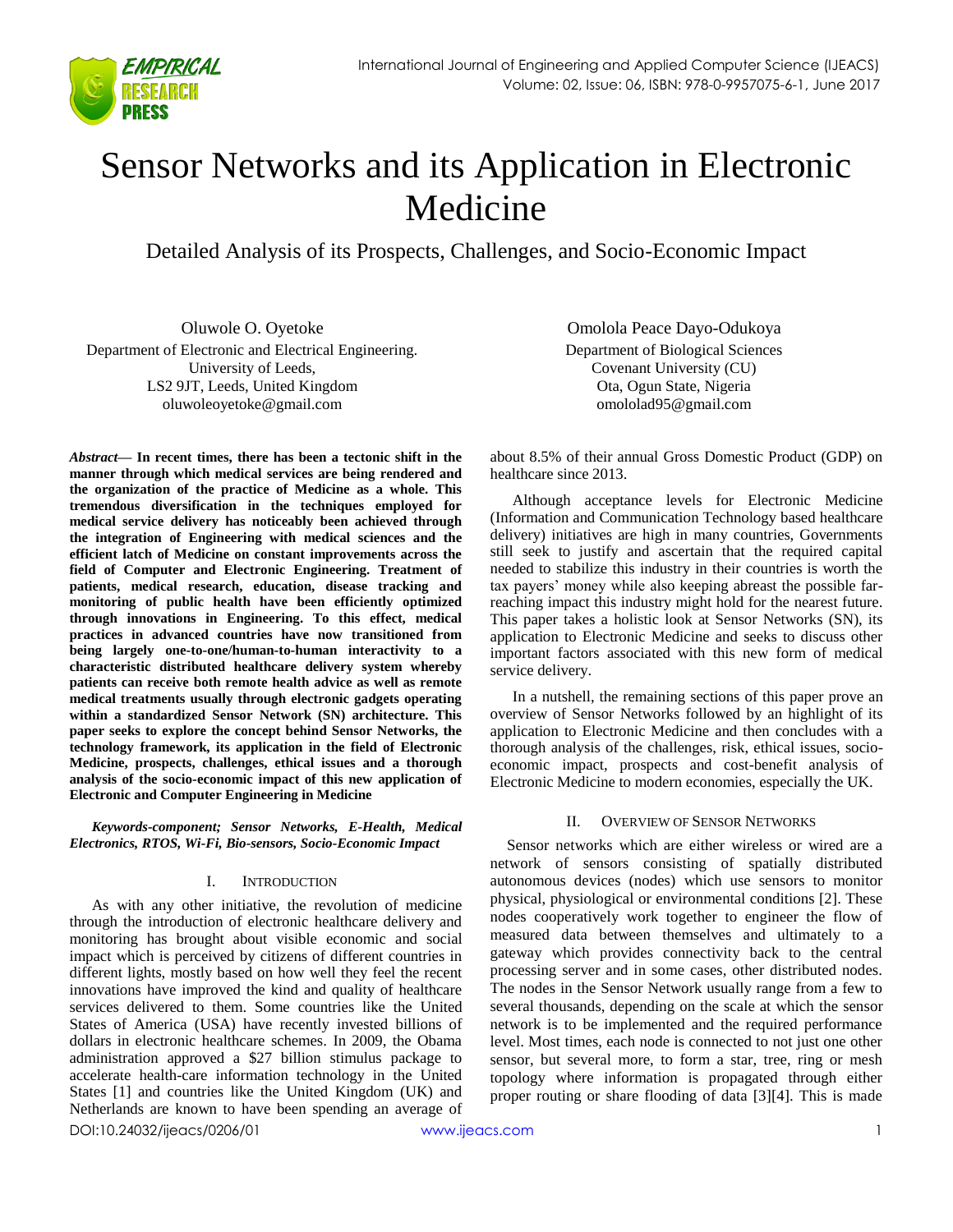possible, as each network node has typically several technical components such as controller circuits, transceivers, batteries and electronic circuits for interfacing with the energy source and sensors.

The dynamism of operation of these components most times require the SN Architect to make important trade-offs between characteristics such as battery life, transmission data rates, security, mobility, transmission latency and maximum network range per node. As we know, higher radio data rates in battery powered systems and recurrent radio use lead to the consumption of more power, consequently the depletion of the node's battery life. In the case of Wireless Sensor Networks (WSN) - a subcategory of Sensor Networks, in order to meet the long battery life requirement, many Architects opt for the

ZigBee wireless network module for the wireless connectivity of the sensor nodes and inter-node data transfer, as this networking standard offer fairly fast transmission data rate with less power consumption as against standards such as Wi-Fi and Bluetooth, even though these offer faster data transmission rates.

Ultimately, these networked sensors enable dense spatiotemporal sampling of physical, physiological, psychological, cognitive, and behavioural processes in spaces ranging from small personal space to large spaces such as in buildings. Such dense sampling across spaces of different scales has today been adapted and the concept harnessed for sensory information based healthcare applications [5].



Figure 1. Modelled Sensor Network and Its Distributed Nodes

#### *A. Nodes, Topology and Architecture*

SN nodes are usually organized in ways which offer the architecture developer a high level of flexibility and allow for its best utilization in the desired task/domain. The sensors in the nodes are usually categorized as either physiological, biokinetic or environmental sensors. There are quite a number of SN topologies, however, the three major kinds of topologies include:

- Star Topology
- Cluster Tree Network Topology

#### • Mesh Network Topology

For the star topology, each node is designed to connect directly to a gateway while in a cluster tree network topology, each node is connected to a node higher in the tree and then finally to the gateway which connects the entire network back to the control centre. The mesh network on the other hand is designed to be more reliable, as its nodes are able to connect to multiple other nodes within the network and also pass data through the most reliable path available. Figure 2 below shows a graphical representation of the 3 major topologies.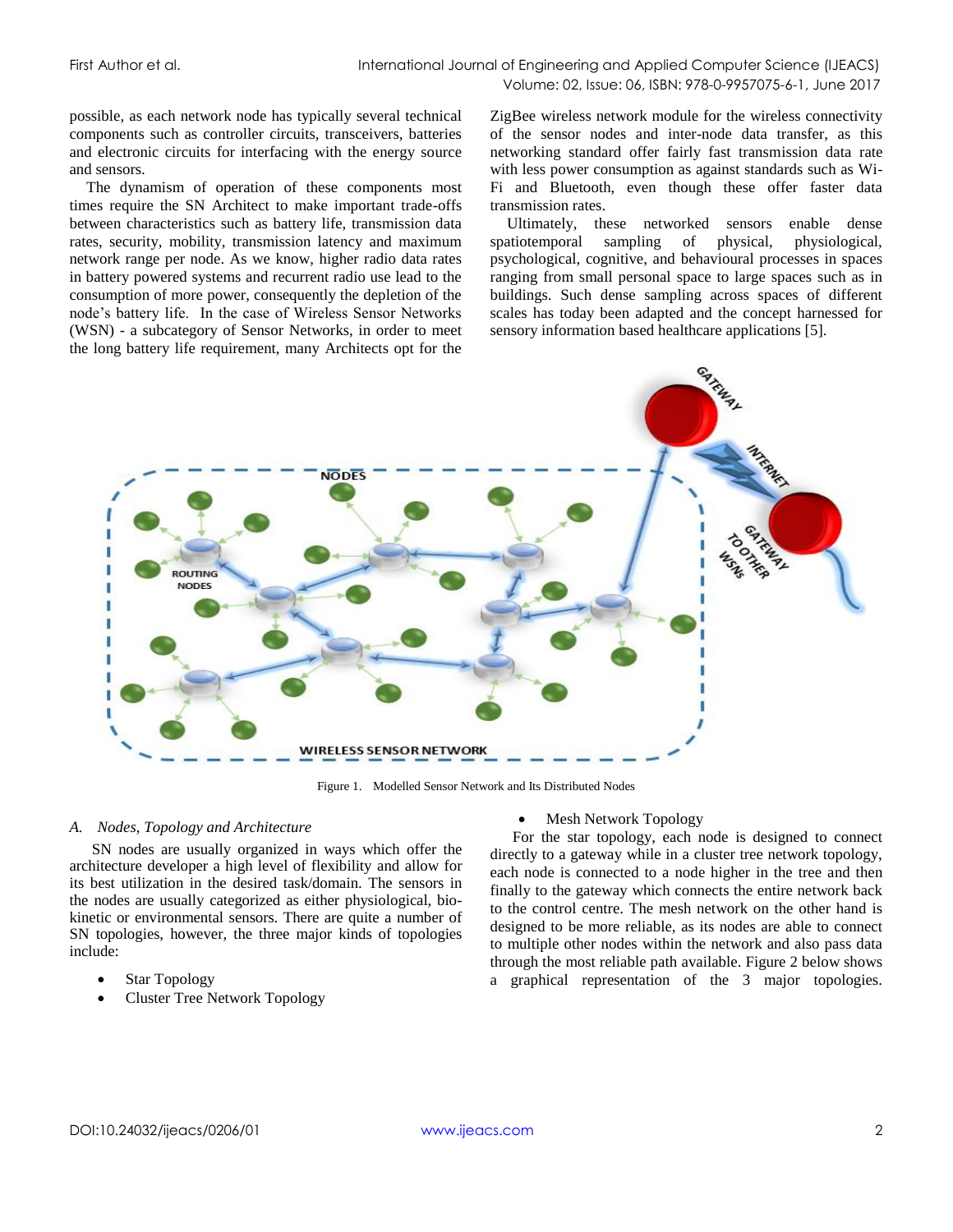

Figure 2. Figure Showing Common Sensor Network Topologies

Figure 3. below shows the diagrammatic representation of the basic components of a sensor node. These nodes usually have microprocessors/microcontrollers which operate on embedded Real Time Operating Systems (RTOS) such as Tiny OS which are responsible for managing the nodes and facilitating communication with other nodes [6].



Figure 3. Block Diagram Showing Components of a Typical Sensor Node

#### *B. Technical Considerations*

In building a sensor network, especially for medical purposes, various technical considerations need to be put in place, these considerations are usually classified into physical, network and continuous monitoring considerations as explained in the sections below. While SN Architect's strife to meet the long-lasting battery life requirement of the Sensor Network nodes, elements such as the size and weight of the batteries also have to be considered. Although with bigger battery packs, extended battery life can be achieved, most times, in order to extend battery life in Sensor Networks, node are usually designed to periodically sleep, wakes up, transmit required data and return back to sleep with minimal power usage. It is important to note that the processors incorporated in Sensor Network nodes are usually able to efficiently inter-switch between sleep and wake modes while still maintaining effective processing speeds.

#### *1) Physical Consideration*

Considering the fact that Sensor Networks are swarms of multiple interconnected physical devices which are usually attached to carriers (animate or inanimate), some key physical considerations are usually made during the design phase. These considerations include:

- **Ergonomics**
- Individual needs
- Cultural difference
- **Size**
- Weight
- *2) Continuous Monitoring Consideration*

As we know, activities such as remote health supervision, emergency rescue and chronic disease monitoring all require a high level of reliability and security (data integrity & authenticity) as well as low latency and power consumption. In order to ensure uninterrupted continuous monitoring, factors such as are listed below are usually considered:

- Nodes battery life-time
- Device reliability
- Security of architecture
- *3) Network Considerations*

Most Sensor Networks operate via wireless connectivity (Wireless Sensor Networks). In order to ensure optimal performance of the wireless transmission of data and also make sure other physical and continuous monitoring requirements/considerations are not violated, careful considerations in the following areas are made:

- Maximum range per node
- Network protocols used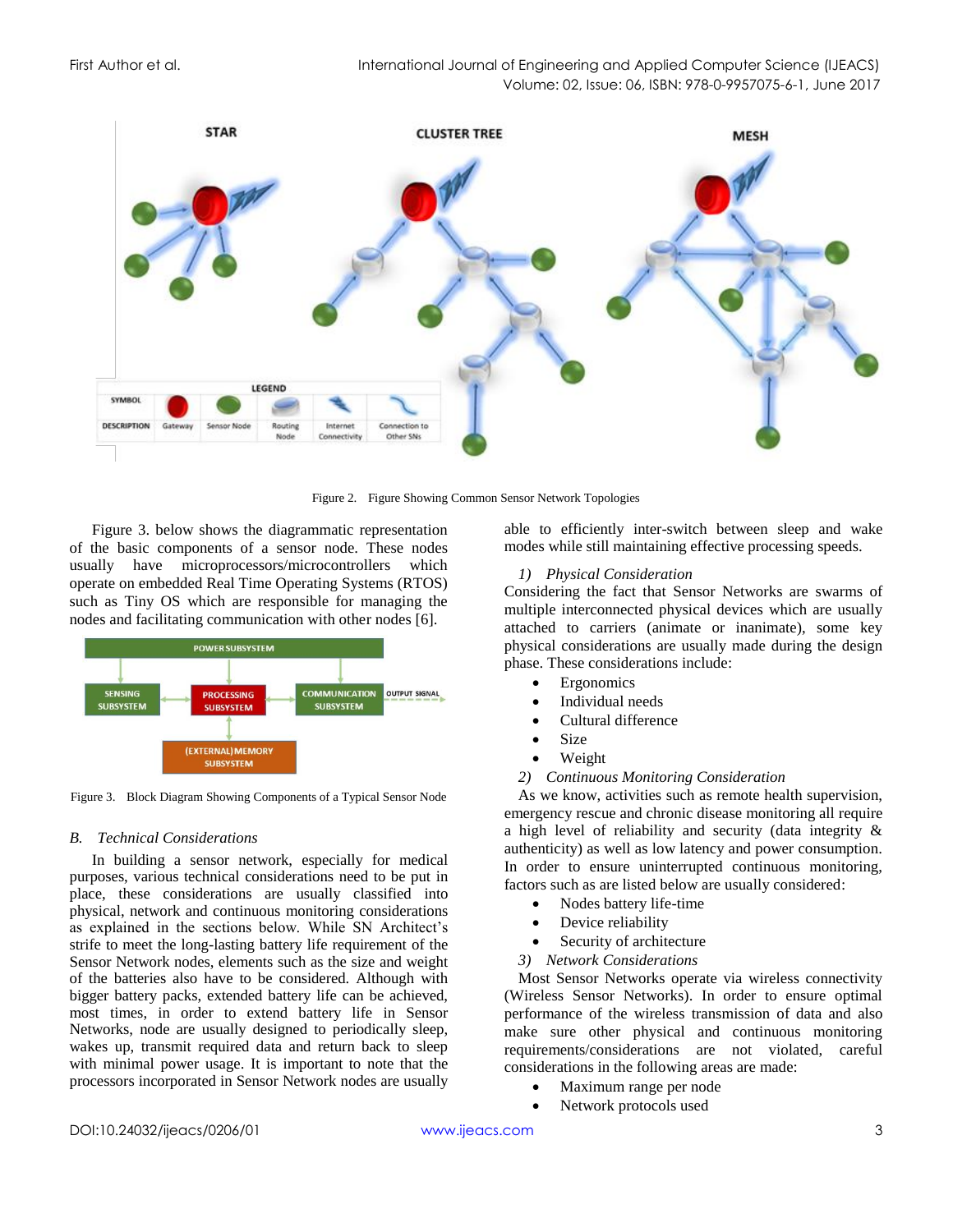- Data transmission rates of network protocol used
- Provision against interference

Figure 4 below shows a graphical representation of power consumption in relation to various wireless network standards and their output transmission data rates. It succinctly depicts how much the network considerations affect other continuous monitoring considerations (such as node's battery life) as highlighted above.



Figure 4. Figure Showing Power Consumption vs Data Rates for Different Wireless Networking Standards [7]

## *C. General Application of Sensor Networks*

In recent times, Sensor Networks have found applications in various spheres of life, few of which include:

- Healthcare
- Environmental monitoring
- Asset tracking
- Sophisticated structural monitoring

## III. SENSOR NETWORKS AND ELECTRONIC MEDICINE

Electronic Medicine which is defined by the World Health Organization (WHO) to be the use of Information and Communication Technologies (ICT) for healthcare deliveries such as treating patients, conducting medical research, educating the health workforce, tracking diseases and monitoring public health [8] has become a prevalent method of medical practice in modern countries. It mostly involves the transfer of health resources and administration of healthcare by electronic means.

Considering the fact that SNs are distributed and selforganized network of tiny and extremely constrained nodes with sensing, processing and communication capabilities that interact with each other to carry out specific tasks [9], this model has now found many suiting applications in areas such as consumer/industrial machine monitoring, asset tracking, environmental, process and structural monitoring, electric smart grid supervision and less invasive electronic health monitoring and treatment. The power, range and memory constraint characteristic of the SN nodes poses a major challenge to the industrial and research community, especially regarding efficient deployment.

This notwithstanding, it is interesting to know that today, many healthcare devices and systems are now operated based on the SN model in forms called Biomedical Wireless Sensor Network (BWSN). These are primarily small-size Wireless Enabled Sensor Networks designed for medical applications or healthcare services [10]. BWSNs work by interfacing wireless enabled SN nodes (usually devices with biosensors on them) with patients in order to measure, monitor and transmit real-time health condition through the gateway to central data processing points which could help trigger healthcare attention from an actual medical professional or through other automated processes.

## *A. A Critical Part of Wireless Sensor Networks (Sensors)*

The nodes of SNs usually consists of one form of sensor or the other which aids in data acquisition. In Electronic Medicine, these sensors are called bio-sensors. Bio-sensors are simply sensors with the ability to detect biological molecules and communicate its gleaned information through a variety of output signals. As such, devices like this have been employed for the in-vitro diagnosis of a number of diseases and conditions. The blood sugar test devices and pregnancy test strips are evident examples. The model behind implantable biosensors is made up of:

- The Bio-recognition layer (bioreceptors and transducers)
- **Transceivers**
- BAN gateway/Processor
- Monitoring server/ Communicators

The biorecognition layer usually have in place a suitable enzyme or biological molecule with affinity for the target molecule, which when binding occurs in turn creates an effect for detection by the transducer. These transducers are usually able to convert biological changes to electrically interpretable forms. Transducers come in various forms based on the transduction principle being applied. The most common method is the electrochemical sensors, which apply electrochemical principles and involves techniques such as amperometry, conductimetry, potentiometry, impedance, and electro chemiluminescence, a current strategy being used in the biosensor field.

The transceivers which are usually paired with the biosensors help to receive, amplify and transmit the signals using low-consumption network to the processor. The processor in turn processes data collected into a readable form, saves it on the monitoring server (if available) and sends it to the display monitors/communicators (if also available).

The ability of biosensors to bind to in-vivo molecules (bio-receptors) is known to be an harness-able tool in drug discovery and pharmacokinetics. This tool pledges to advance on the methods by which drug-binding modes are demonstrated, hence facilitating superior predicting potential modifications and improvements on lead compounds.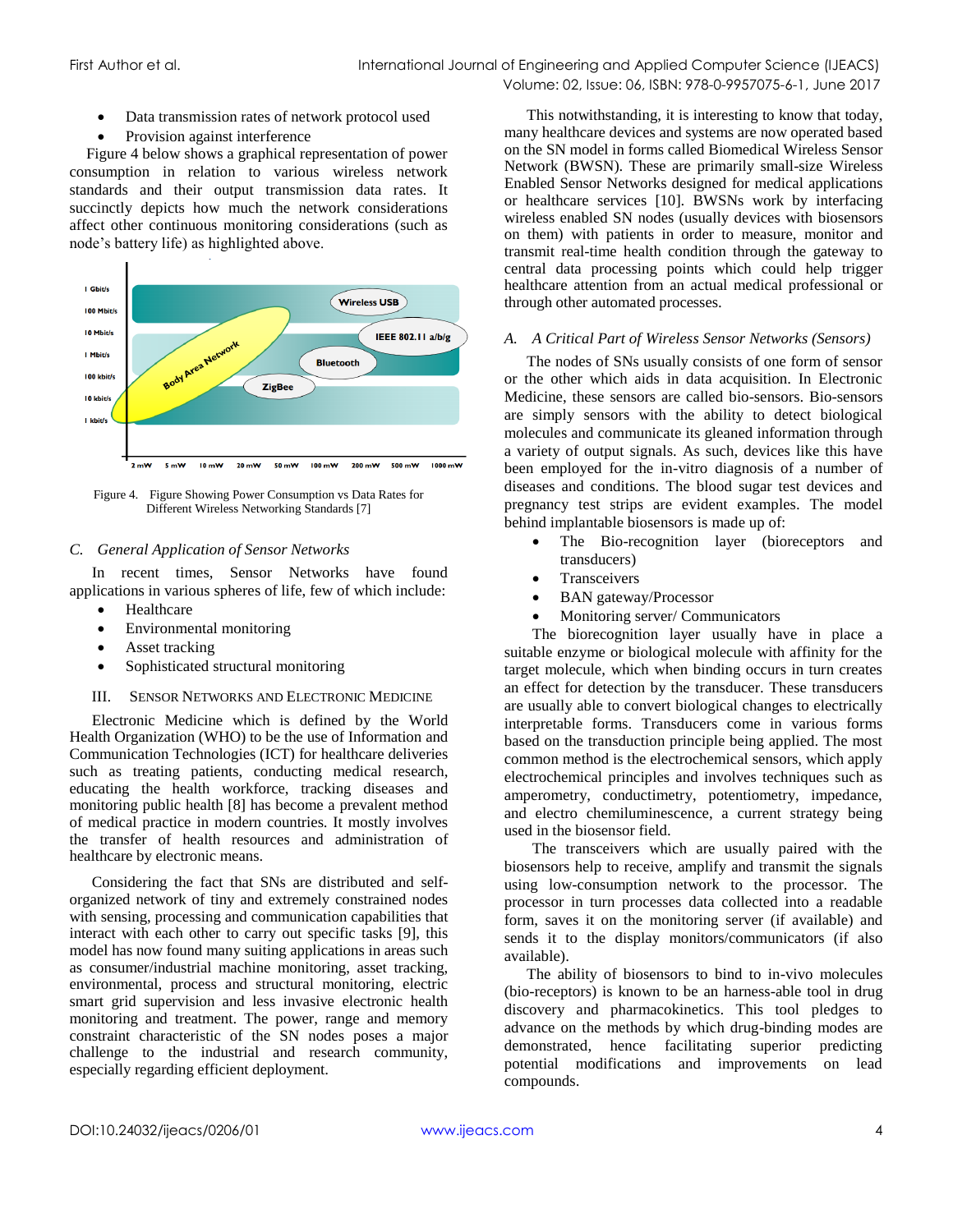

Figure 5. Figure Showing Granular Biosensor Activity [11]

#### *B. Application of Sensor Networks in Electronic Medicine*

Biomedical Wireless Enabled Sensor Networks have been tipped to possess tremendous potential in improving the quality of healthcare delivery in areas of patient monitoring and emergency response. The availability of these SN model has fostered the development of new applications and services primed towards improving the quality and spontaneity of medical care administered to patients, providing even better, seamless and faster services. In summary, the major applications of SN in electronic health/medicine are highlighted in the subsections below.

## *1) Real-Time Continuous Patient Monitoring*

Patients with critical health conditions often need lots of monitoring, primarily monitoring of vital signs (heart rate, blood glucose level, temperature etc.). Ordinarily, this will result in the attachment of multiple monitoring devices to the patient's body which is mostly wired [12]. For this application, BWSN-based Electronic Medicine devices are built to help monitor (multiple) patient's vital signs without having to jumble them up with loads of wires. BWSN-based devices in this area basically serve as replacements for wired medical monitoring devices.

#### *2) Home Monitoring For Chronic Diseases and Elderly Patients*

In many countries today, many aged and elderly people are not chronically ill, but however, require healthcare in one way or the other. Rather than filling up hospital beds with non-critically ill people who need less help, BWSNbased medical devices have been created which can help with the routine collection of patient's health status data to help track condition and also allow for the possibility of carrying out long-term trend analysis of patient's health conditions. A typical example of this is the SENSIMED-Triggerfish BWSN-based device which provides an automated recording of continuous ocular dimensional changes over 24 hours. It uses a soft disposable silicon contact lens which has an embedded microsensor in it used to capture spontaneous circumferential changes at the

corneoscleral area (around the eyes). An adhesive antenna which is placed around the eye receives wirelessly the information from the contact lens and transmits it to a recorder and other ad-hoc devices for further processing [13].

## *3) Collecting of Long-Term Database of Clinical Data*

Since Sensor Network-Based devices communicate most times with a central processing server used for data processing, storage and recommendation generation, meaningful data related to a patient's health can be seamlessly accumulated over time, and correlation can be made between the patient's data to other patients within the same class (e.g. age range, economic status, race etc.). In essence, longitudinal studies across populations can be carried.

## *4) Assistance With Motor and Sensory Decline*

New Sensor Network-based devices such as the smart spoon in [14] and the soft robotic gloves designed by Wyss Institute for Biologically Inspired Engineering and the Harvard School of Engineering now exist. For example, the soft robotic gloves help people suffering from loss of hand motor control to regain some of their independence by making use of information about the patient's physiological and physical state (gleaned through streams of attached sensors) to provide adaptive medical assistance to the patient [15]. Increasingly, typical assistive devices such as walkers, wheel chairs, and crutches are now built to fuse in sensors and other artificially intelligent components which can use information from built-in and external sensors to provide the users with continual personalized feedback and guidance towards the correct usage of the devices [16].

## *C. Biomedical Wireless-Enabled Sensor Network (BWSN) Peculiarity*

It is important to note that the Sensor Networks have been adapted in electronics medicine, primarily making use of sensors around the body operating within a Body Area Networks (BAN). This BAN is interfaced with a mobile phone/technology which serves as the immediate personal server for data processing as well as a gateway for the BAN sensors to other BANs and the central computing server which processes, interprets the data received, and forwards the extracted information to the medical service provider for appropriate medical actions. At times, E-Health devices working within the BAN are able to receive feedback information remotely and also take some required first aid action in the case of critical health conditions. Figure 5 below shows a typical BWSN architecture designed to work outwards from within a BAN while Figure 6 shows the implementation of the three major Sensor Network topologies on a human body.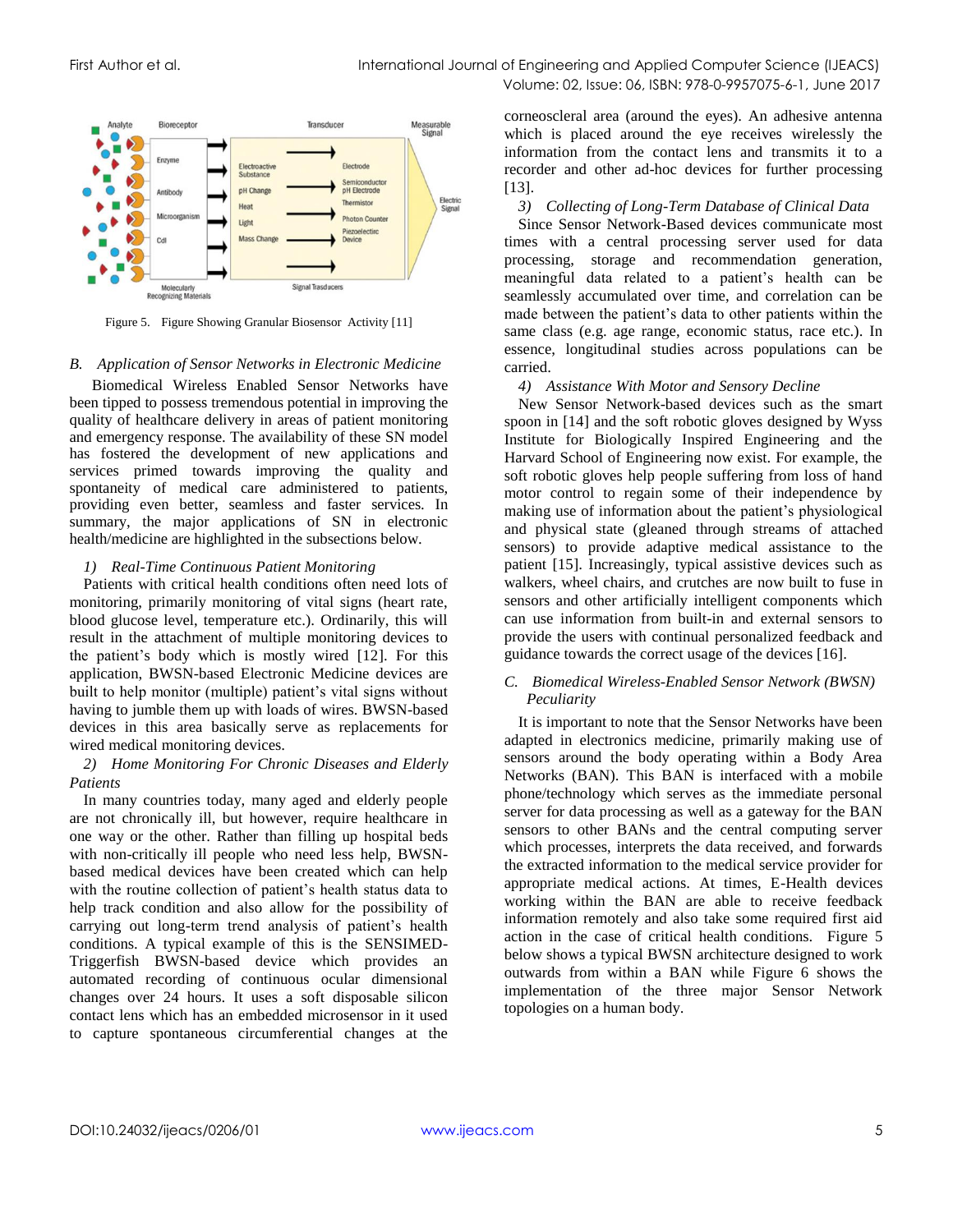First Author et al. International Journal of Engineering and Applied Computer Science (IJEACS) Volume: 02, Issue: 06, ISBN: 978-0-9957075-6-1, June 2017



Figure 6. A Typical BWSN Architecture Designed to Work Outwards from Within A BAN [7]

Table 1 below shows in a tabular form the main differences between a regular Wireless Sensor Network implemented for an outdoor or industrial application against an adapted version (BWSN) which is usually implemented for medical purposes.

| TABLE L | TABLE JUXTAPOSING BWSN ARCHITECTURE SPECIFIC |
|---------|----------------------------------------------|
|         | REQUIREMENTS AGAINST NORMAL SENSOR NETWORK'S |

| S/N            | <b>Sensor Network</b>                  | <b>Biomedical Wireless Enabled</b><br><b>Sensor Network</b> |
|----------------|----------------------------------------|-------------------------------------------------------------|
| 1              | Mostly<br>the<br>covers<br>environment | Covers the human body                                       |
| $\overline{c}$ | Large number of nodes                  | Fewer sensor nodes                                          |
| 3              | Multiple dedicated sensors             | Single multitasking processor                               |
| 4              | Low accuracy                           | Robust and accurate                                         |
| 5              | Medium security needed                 | High level of security needed<br>(patient's data involved)  |
| 6              | Data loss, less of an issue            | Sensitive to data loss (every data<br>is critical)          |



Figure 7. Figure Showing Different Sensor Network Topologies on a Human Body [7]

# *D. Case Study (Google Smart Contact Lens)*

Google's smart contact lens monitors and tracks user's glucose level and send the gleaned information to a mini server (e.g. a mobile phone) device wirelessly for processing and feedback, making the task of monitoring sugar levels far easier. This Biomedical Wireless Enabled Sensor Network-Based Medical Electronic device is believed to be a seeding element for many more such similar BWSN devices that will spring up in the coming years.

Figure 7 below shows components which make up the smart contact lens.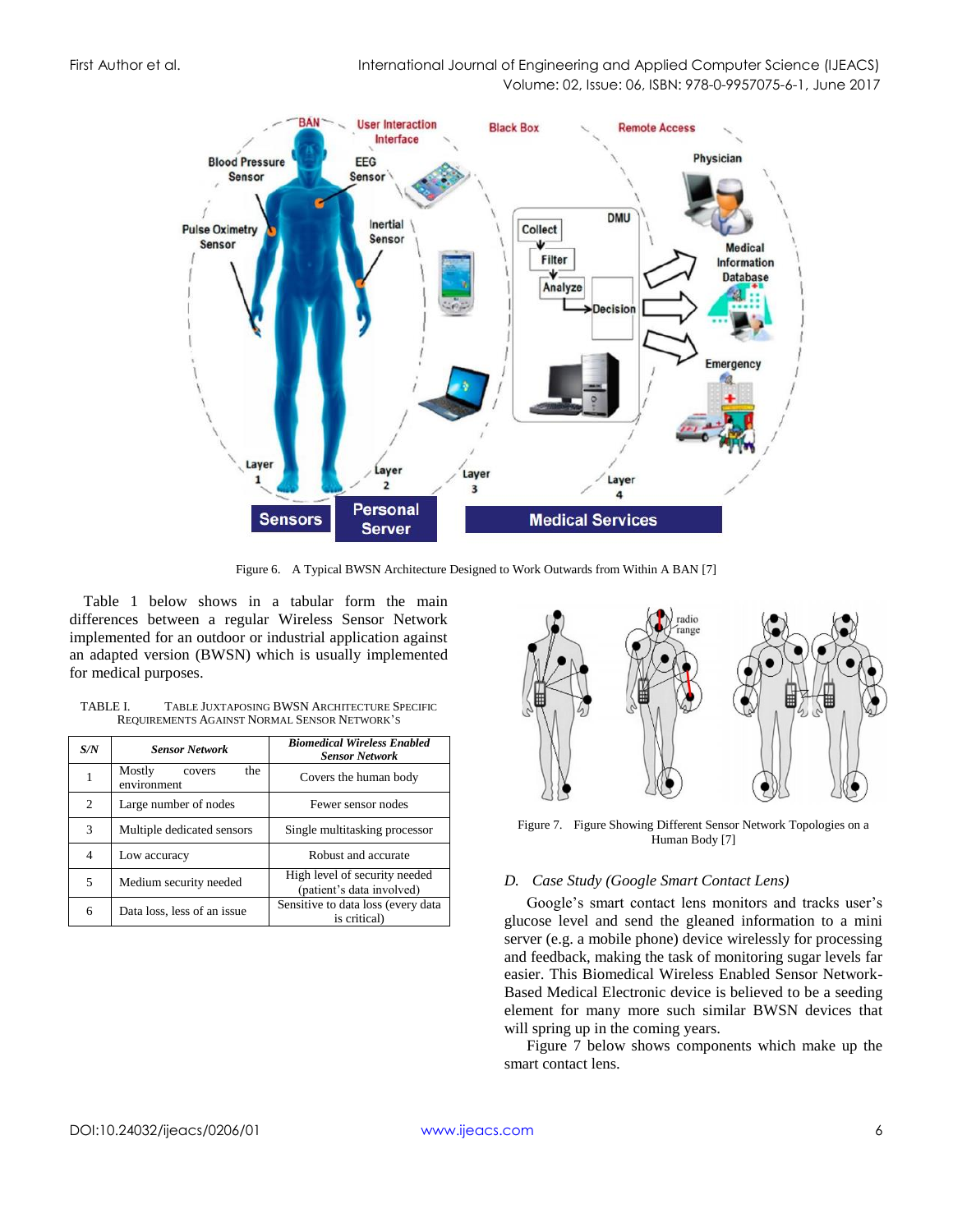

Figure 8. Figure Showing Google's Recently Launched Smart Contact Lens [17]

# *E. Drivers of Sensor Network Application in Healthcare, Challenges and Ethical Issues*

Factors such as aging population, chronic diseases with the need for early diagnosis and prompt medical actions remain the key drivers of the tremendous level of growth the Electronic Medicine industry has witnessed in recent years. However, challenges still exist in areas such as data heterogeneity and energy limitations in implantable nodes which most times result in the need for frequent replacements. The importance of the kind of data BWSNs carry dictates the need for a high level of Quality of Service (QoS) in order to maintain patient's data privacy. However, considering the fact that internetworked devices can easily be hacked, this level of data integrity and authentication cannot be guaranteed. In a nutshell, the main ethical issues resulting from the use of Sensor Networks in Medical Service delivery include:

- Patient-to-Doctor Gap
- Data Privacy Issue
- Hacking and Manipulation

Patients now increasingly rely on the recommendations of this devices on many occasions as against thorough consultation with the doctor. Data stored and transmitted by the SN nodes are expected to remain private, however, there is no guarantee that these transferred data have/will not be breached. Sensor Networks-Based devices can be and manipulated to provide wrong recommendations to patients [18]. For cases like this, it remains an ethical issue as to who it is to blame for resulting mishaps.

Despite the recent advances observed with BWSNs, notable risks still remain which cannot be overlooked and for which precautionary measures must be taken by system architecture designers as stated by European group on Ethics in Science and New Technologies. A few of these risk areas include.

- Incompatibility and adverse tissue reaction
- Migration of implanted device
- Electromagnetic interference
- Failure of the system and need for replacement surgery

DOI:10.24032/ijeacs/0206/01 [www.ijeacs.com](http://ijeacs.com/) 7 In dealing with the current risk, advancement in research for more miniaturized devices which still need to be

powered has prompted the research and development of alternative power sources, as power supplies such as batteries are difficult to miniaturize and need a design that factors in easy replacement or recharging. Hence BWSN devices are being re-evaluated to factor in proposed selfpowering mechanisms based on chemical-toelectrochemical energy transformations in biofuel cell (BFC) elements [19]. Self-powered bio-sensing have three proposed classes based on the basis of biocatalyst such as microbial fuel cells, enzymatic BFCs and mitochondrial BFCs. Successful development of such BFCs would greatly reduce risks associated with implantable devices such as implant failure, replacement due to dead power supply, electric hazards and the need for an external power source.

Proposed self-powered biosensors will be able to produce sufficient energy for signaling and need no external source nor metal catalyst. Other biological molecules could be used to control them as modulators, which will either inhibit or activate the catalyst

#### IV. PROSPECTS AND SOCIO-ECONOMIC IMPACT OF THE APPLICATION OF SENSOR NETWORKS TO MEDICINE

Currently, about 8% of the United Kingdom's (UK) Gross Domestic Product (GDP) is spent on healthcare, sharing over £120 billion in the 2016/2017 annual budget [20]. Although we know that no healthcare system anywhere in the world has really achieved levels of spending sufficient enough to meet all its citizen's healthcare needs [21], research has shown that with the huge chunk of the healthcare budget spent on medical research all across the country, the area of Electronic medicine will only continue to grow as an increasing number of citizens now opt for ICT based medical services on a daily basis. Figures 8 and 9 below give more insight into the recent large-scale financial investment made by different countries on healthcare.

The negative effect of the ever-present scarcity of resources (limited time of surgeons, bed spaces, specialized equipment) has in recent times been cushioned by the effectiveness of electronic medicine which has been made possible via the implementation of sensor network based models of healthcare delivery for adequate patient monitoring, education, record keeping and at times first aid administration in emergency cases. Cost-effectiveness analysis has shown improvement in the number of life years saved since the recent massive introduction of e-health devices/medical electronics into the UK medical industry and other countries such as the Netherlands and USA [20].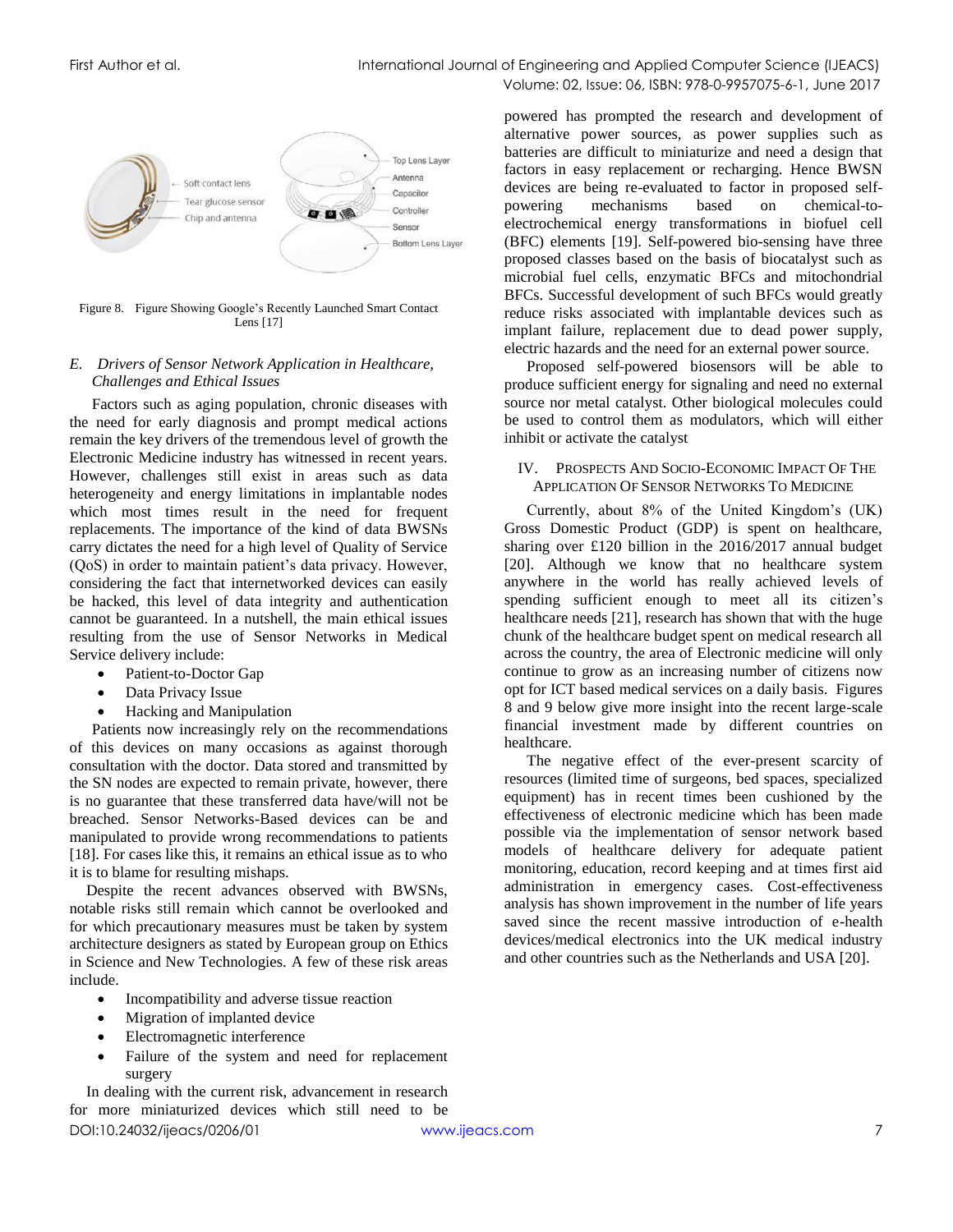

Figure 9. UK Healthcare Spending as a Percentage of GDP (1990 to 2020) [22]



Figure 10. Chart Showing HealthCare Spending as a Percentage of GDP for Different Countries in 2013 [23]

#### V. CONCLUSION

It is indeed a fact now that spatiotemporal sampling of physical, physiological, psychological, cognitive, and behavioural processes through the use of networked sensors have now been reengineered and made applicable to the field of Medicine. They have also gained firmness and are increasingly becoming standard options for handling some healthcare procedures. Although both technical and ethical challenges still exist in the efficient and effective deployment of networked sensor nodes for medical activities, it certainly has proven to provide positive cost effectiveness.

Over the years, European, Asian and the American countries have consistently invested billions into their healthcare sectors, much of which has ended up funding researches towards the improvement and standardization of various Sensor Network Based medical models. Indeed, the application of Sensor Networks in Electronic Medicine is now well grounded and is definitely here to stay.

#### **REFERENCE**

- [1] MIT Technology Review. (2011, September 1st). The Rise of Available: https://www.technologyreview.com/s/425298/the-rise-of-electronicmedicine/. [Accessed: 2nd February, 2017]
- [2] "What Is a Wireless Sensor Network? National Instruments", Ni.com, 2017. [Online]. Available: http://www.ni.com/whitepaper/7142/en/. [Accessed: 11- Apr- 2017].
- [3] Dargie, W. and Poellabauer, C. (2010). Fundamentals of wireless sensor networks: theory and practice. John Wiley and Sons. pp. 168– 183, 191–192. ISBN 978-0-470-99765-9.
- [4] Sohraby, K., Minoli, D., Znati, T. (2007). Wireless sensor networks: technology, protocols, and applications. John Wiley and Sons. pp. 203–209. ISBN 978-0-471-74300-2.
- [5] JeongGil Ko, Chenyang Lu, Mani B. Srivastava, John A. Stankovic, Fellow IEEE, Andreas Terzis, and Matt Welsh,"Wireless Sensor Networks For Healthcare," Proceedings of the IEEE 2010, Vol. 98, No. 11, November 2010.
- [6] Dr. Zhiqiang Zhang, Introduction to Body Sensor Networks (BSNs), Medical Electronics and E-Health Lecture Note. School of Electromic and Electrical Engineering, Leeds, UK. September 2016
- [7] Virginia Pensabene , BSN Applications, Medical Electronics and E-Health Lecture Note. School of Electromic and Electrical Engineering, Leeds, UK. September 2016
- "eHealth", World Health Organization, 2017. [Online]. Available: http://www.who.int/ehealth/en/. [Accessed: 27- Apr- 2017].
- [9] I.F. Akyildiz, T. Melodia, and K.R. Chowdury, "Wireless multimedia sensor networks A survey," Wireless Communications, IEEE, vol. 14, no. 6, pp. 32-39, December 2007.
- [10] Carlos Abreu, Manuel Ricardo, and Paulo Mendes, "Framework for QoS Performance Assessment on Biomedical Wireless Sensor Networks," in Biodevices 2012 - International Conference on Biomediacal Electronics and Devices, Vilamoura Portugal, February 2012.
- [11] Christoph Walti, Biosensors for Medical Electronics, Medical Electronics and E-Health Lecture Note. School of Electromic and Electrical Engineering, Leeds, UK. September 2016
- [12] G.Shobha, R.R.Chittal, and K.Kumar, "Medical Applications of Wireless Networks", in Proceedings of the 2nd International Conference on Systems and Networks Communications, 2007 (ICSNC 2007), Aug. 2007, pp.25-31.
- [13] "SENSIMED Triggerfish® Sensimed", Sensimed.ch, 2017. http://www.sensimed.ch/en/sensimedtriggerfish/sensimed-triggerfish.html. [Accessed: 27- Apr- 2017].
- [14] "'Smart' Spoon Allows Parkinson's Sufferers to Feed Themselves", VOA, 2017. [Online]. Available: http://www.voanews.com/a/smartspoon-allows-parkinsons-sufferers-to-feed-themselves/1830217.html. [Accessed: 27- Apr- 2017].
- [15] "Soft Robotic Glove", Wyss Institute, 2017. [Online]. Available: https://wyss.harvard.edu/technology/soft-robotic-glove/. [Accessed: 27- Apr- 2017].
- [16] Winston Wu, Lawrence Au, Brett Jordan, Thanos Stathopoulos, Maxim Batalin, William Kaiser, Alireza Vahdatpour, Majid Sarrafzadeh, Meika Fang, and Joshua Chodosh. The smartcane system: an assistive device for geriatrics. In BodyNets '08: Proceedings of the ICST 3rd international conference on Body area networks, pages 1–4, ICST, Brussels, Belgium, Belgium, 2008. ICST (Institute for Computer Sciences, SocialInformatics and Telecommunications Engineering).
- [17] "Google Contact Lens | Big Community Portal", Bigcommunity.net, 2017. [Online]. Available: http://bigcommunity.net/big\_news/googlecontact-lens/. [Accessed: 28- Apr- 2017].
- [18] K. Zetter, "It's Insanely Easy to Hack Hospital Equipment", Wired.com. 2017. **[Online].** Available: https://www.wired.com/2014/04/hospital-equipment-vulnerable/. [Accessed: 22- Apr- 2017].